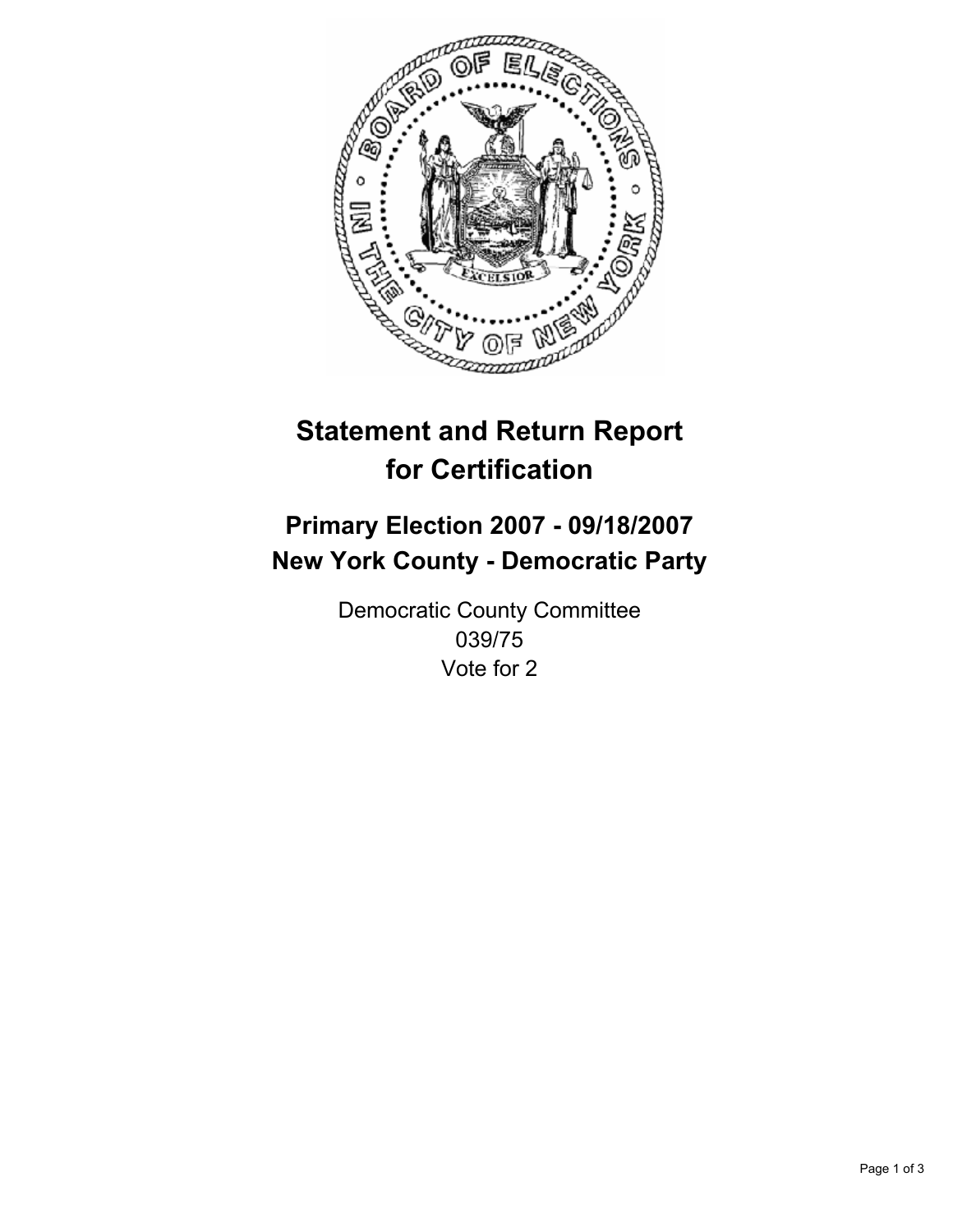

### **Assembly District 75**

| <b>EMERGENCY</b>       | 0   |
|------------------------|-----|
| ABSENTEE/MILITARY      |     |
| AFFIDAVIT              | 0   |
| <b>EDITH F COLLINS</b> | 32  |
| <b>NAOMI HUTTER</b>    | 29  |
| DAVID L SMITH          | 52  |
| <b>MAARTEN DEKADT</b>  | 42  |
| <b>Total Votes</b>     | 155 |